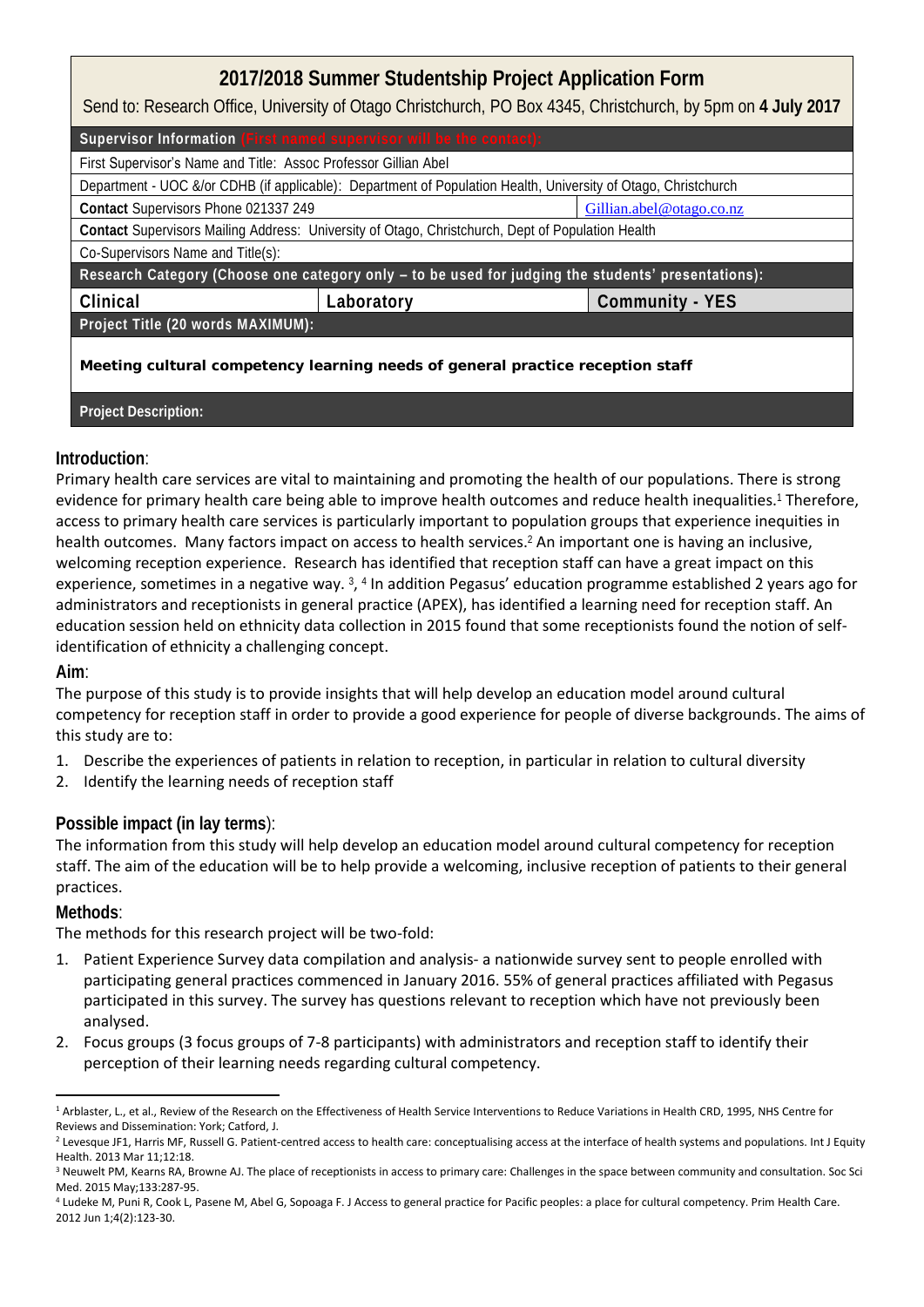The student will be expected to complete the following tasks:

- Undertake a literature search
- Analyse the already collected and collated quantitative survey data
- Conduct and transcribe 3 focus group sessions
- Analyse the qualitative data for themes
- Write up literature review and results of analyses in the form of a working report